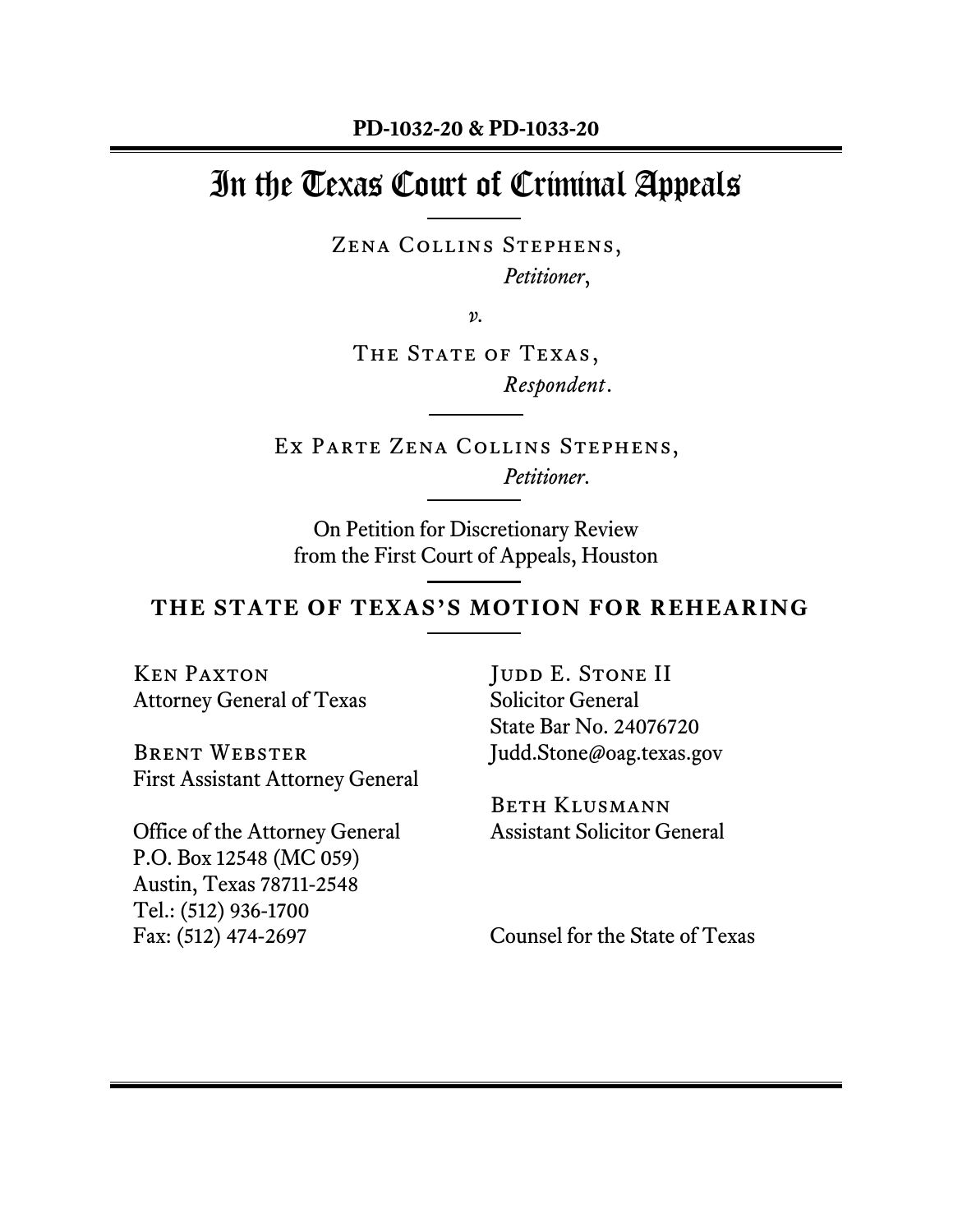## **Table of Contents**

|  |                                                                 | Page |
|--|-----------------------------------------------------------------|------|
|  |                                                                 |      |
|  |                                                                 |      |
|  | I. The Court's Decision Wrongly Limits the Legislature's Power1 |      |
|  | A. The Court misapplied interpretative tools to erroneously     |      |
|  | B. The Legislature can be trusted to assign some prosecutorial  |      |
|  | II. The Court's Decision Is Irreconcilable with Supreme Court   |      |
|  | A. The Court's decision breaks with over a century of Texas     |      |
|  | B. The Court's interpretation of the "other duties" clause      |      |
|  |                                                                 |      |
|  |                                                                 |      |
|  |                                                                 |      |

## **Index of Authorities**

<span id="page-1-0"></span>

|                                  | Page(s) |
|----------------------------------|---------|
| <b>Cases:</b>                    |         |
| Aguirre v. State,                |         |
| In re Allcat Claims Serv., L.P., |         |
| Armadillo Bail Bonds v. State,   |         |
| Brady v. Brooks,                 |         |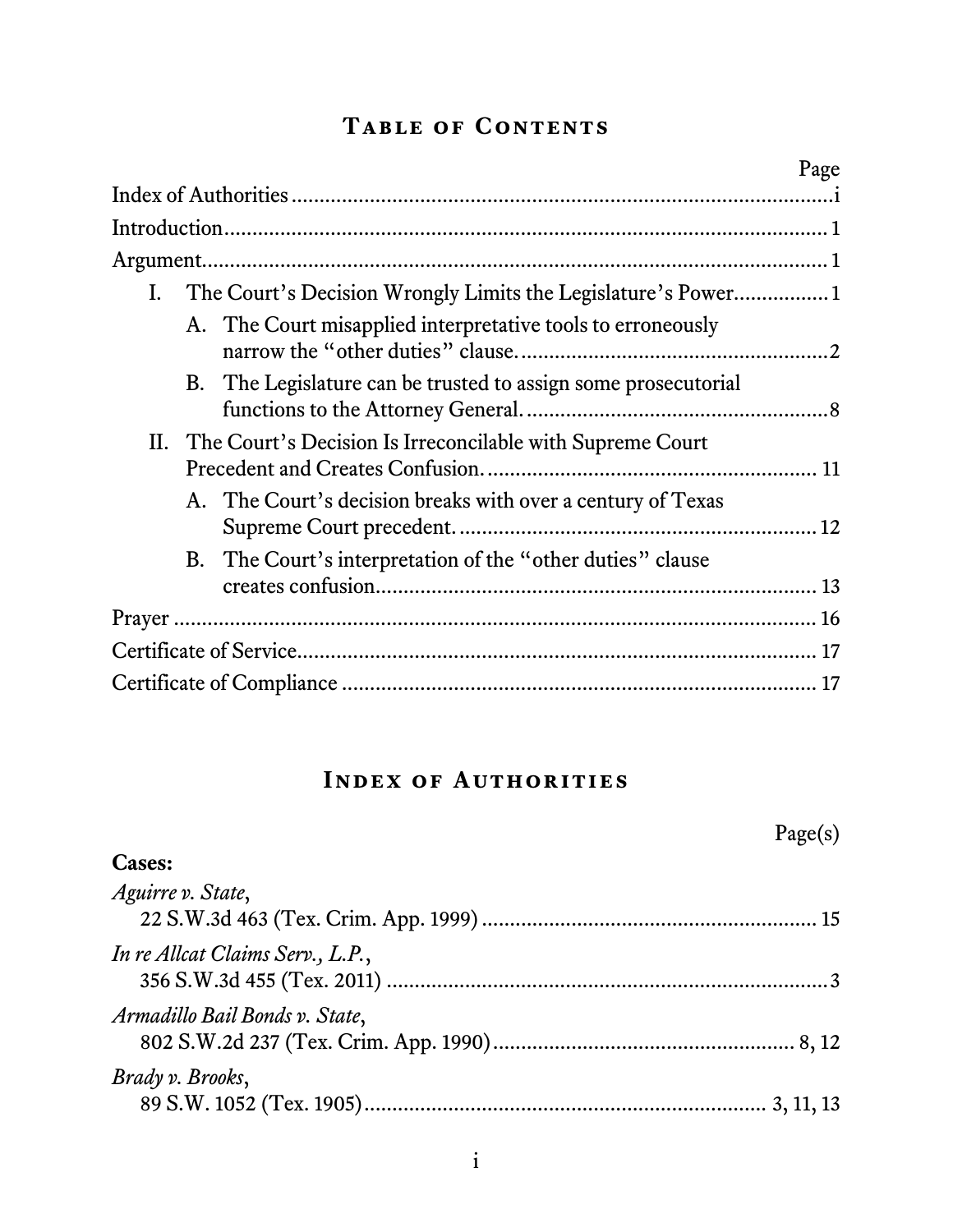| City of Fort Worth v. Rylie,                      |
|---------------------------------------------------|
| El Paso Elec. Co. v. Tex. Dep't of Ins.,          |
| Eu v. San Francisco Cnty. Democratic Cent. Comm., |
| Gallagher v. State,                               |
| Hurt v. Oak Downs, Inc.,                          |
| Jones v. State,                                   |
| Kelley v. State,                                  |
| Lefevers v. State,                                |
| Ex parte Lo,                                      |
| Medrano v. State,                                 |
| Meshell v. State,                                 |
| Morath v. Tex. Taxpayer & Student Fairness Coal., |
| Perez v. State,                                   |
| Purcell v. Gonzalez,                              |
| Saldano v. State,                                 |
| Staley v. State,                                  |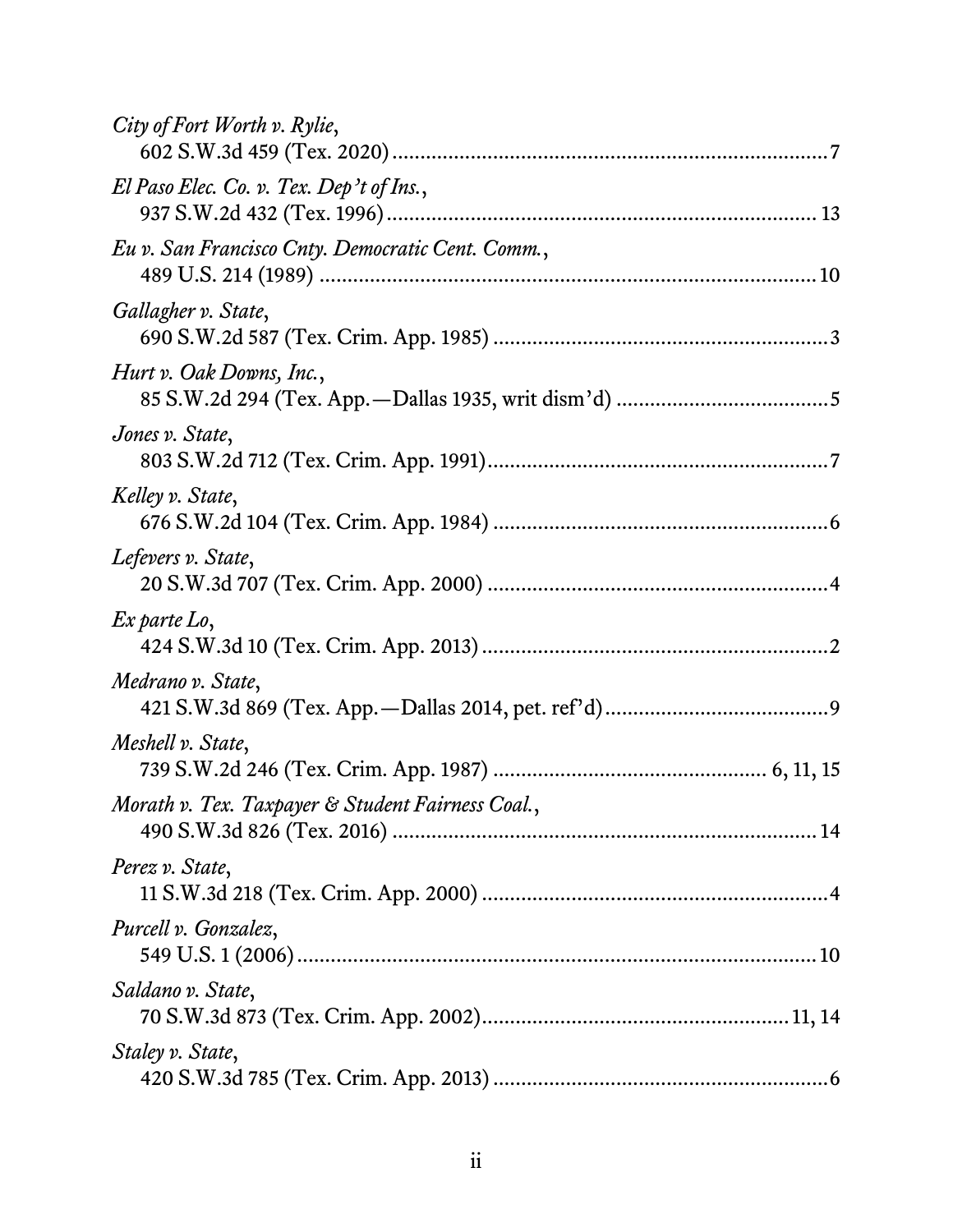| State of Florida ex rel. Shevin v. Exxon Corp.,        |  |
|--------------------------------------------------------|--|
| State v. Holland,                                      |  |
| Tex. Boll Weevil Eradication Found., Inc. v. Lewellen, |  |
| Ex parte Trafton,                                      |  |
| Vandyke v. State,                                      |  |
| Ex parte White,                                        |  |
| Ex parte Young,<br>No. WR-65,137-05, 2021 WL 4302528   |  |
| <b>Constitutional Provisions and Statutes:</b>         |  |
| Tex. Const.:                                           |  |
|                                                        |  |
|                                                        |  |
|                                                        |  |
|                                                        |  |
|                                                        |  |
|                                                        |  |
|                                                        |  |
|                                                        |  |
|                                                        |  |
|                                                        |  |
|                                                        |  |
|                                                        |  |
|                                                        |  |
|                                                        |  |
|                                                        |  |
|                                                        |  |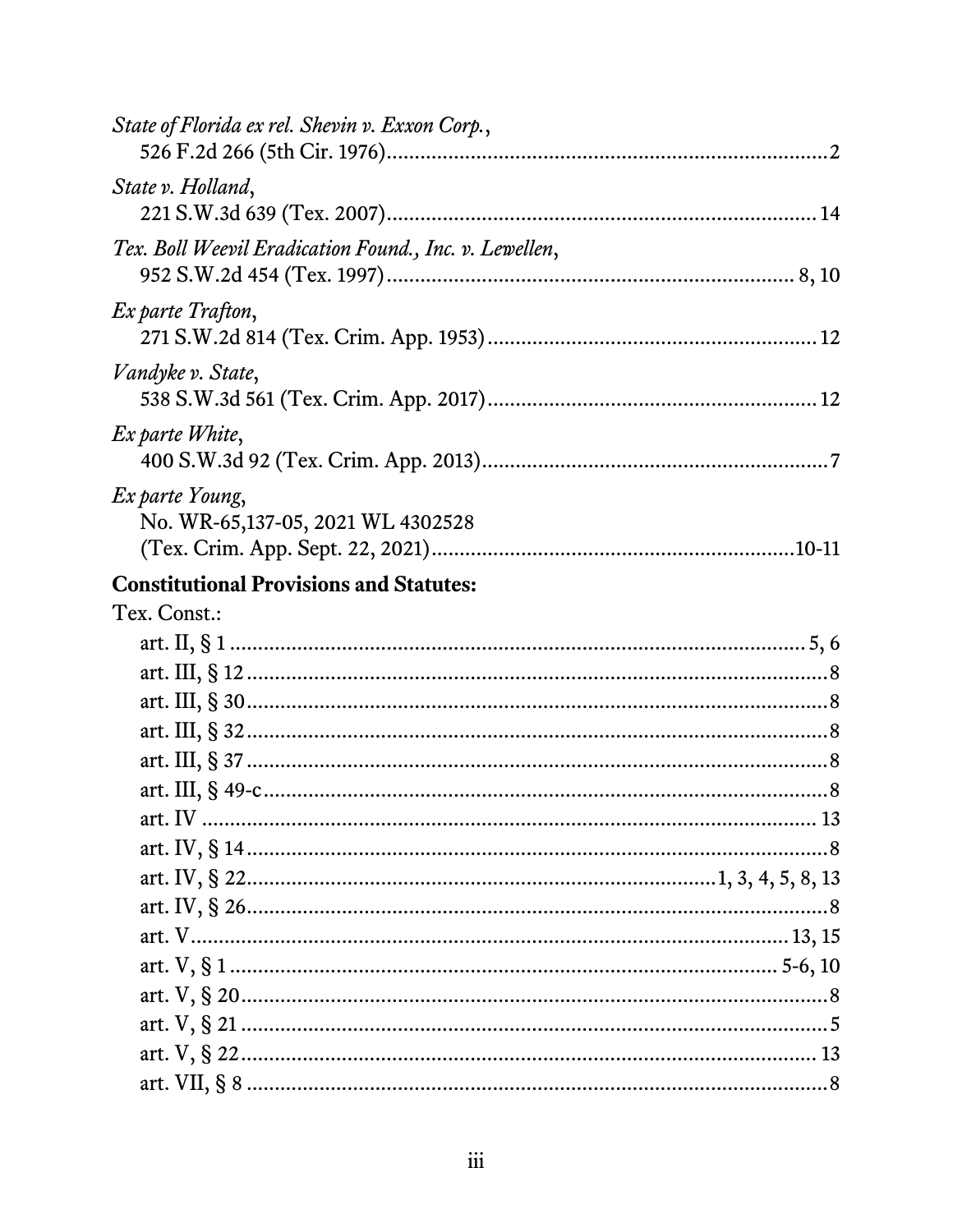| 1879 Code of Crim. Proc., tit. I, ch. 2, art. 28                       |  |
|------------------------------------------------------------------------|--|
| <b>Other Authorities:</b>                                              |  |
| Act of March 23, 1923, 38th Leg., R.S., ch. 156,                       |  |
| Act of May 30, 1951, 52d Leg., R.S., ch. 492, § 130(2),                |  |
| George D. Braden, The Constitution of the State of Texas: An Annotated |  |
|                                                                        |  |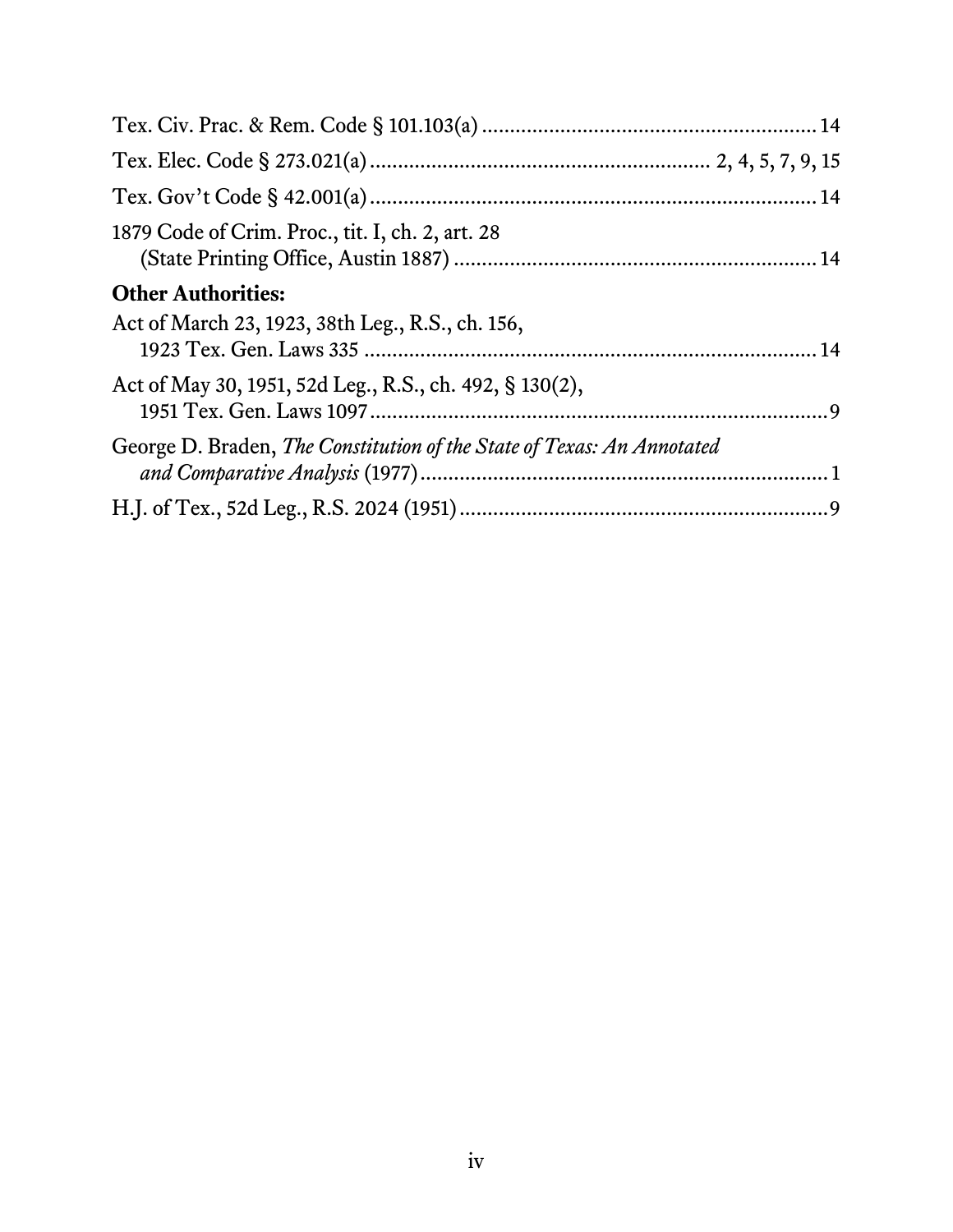#### **To the Honorable Court of Criminal Appeals:**

The Texas Attorney General has had the authority to prosecute certain electionlaw violations for 70 years. Indeed, both this Court and the Texas Supreme Court strongly suggested such prosecutorial authority was fully consistent with the Constitution. This Court abruptly reversed course in an opinion that casts aside the considered judgment of both the Texas Legislature and the Texas Supreme Court. Not only is the Court's decision wrong as a matter of textual analysis, Dissenting Op. 2- 15, its incorrect interpretation of article IV, section 22's "other duties" clause has far-flung consequences for the State and its conception of separation-of-powers, let alone for election-law cases and other executive officers. The Court should reconsider its decision, vacate its judgment, and affirm the denial of Stephens' pretrial habeas petition.

#### <span id="page-5-2"></span>**Argument**

#### <span id="page-5-1"></span><span id="page-5-0"></span>**I. The Court's Decision Wrongly Limits the Legislature's Power.**

<span id="page-5-3"></span>Perhaps understanding that they could not know all the duties the Attorney General might need to perform in the future, the framers of the 1876 Constitution gave him the authority to perform "such other duties as may be required by law." Tex. Const. art. IV, § 22. That open-ended grant of authority to the Attorney General to perform whatever duties the Legislature sees fit matches the Legislature's primacy in our system of government: because "the powers of the legislature are plenary, limited only by restrictions contained in or necessarily arising from the constitution," George D. Braden, *The Constitution of the State of Texas: An Annotated and*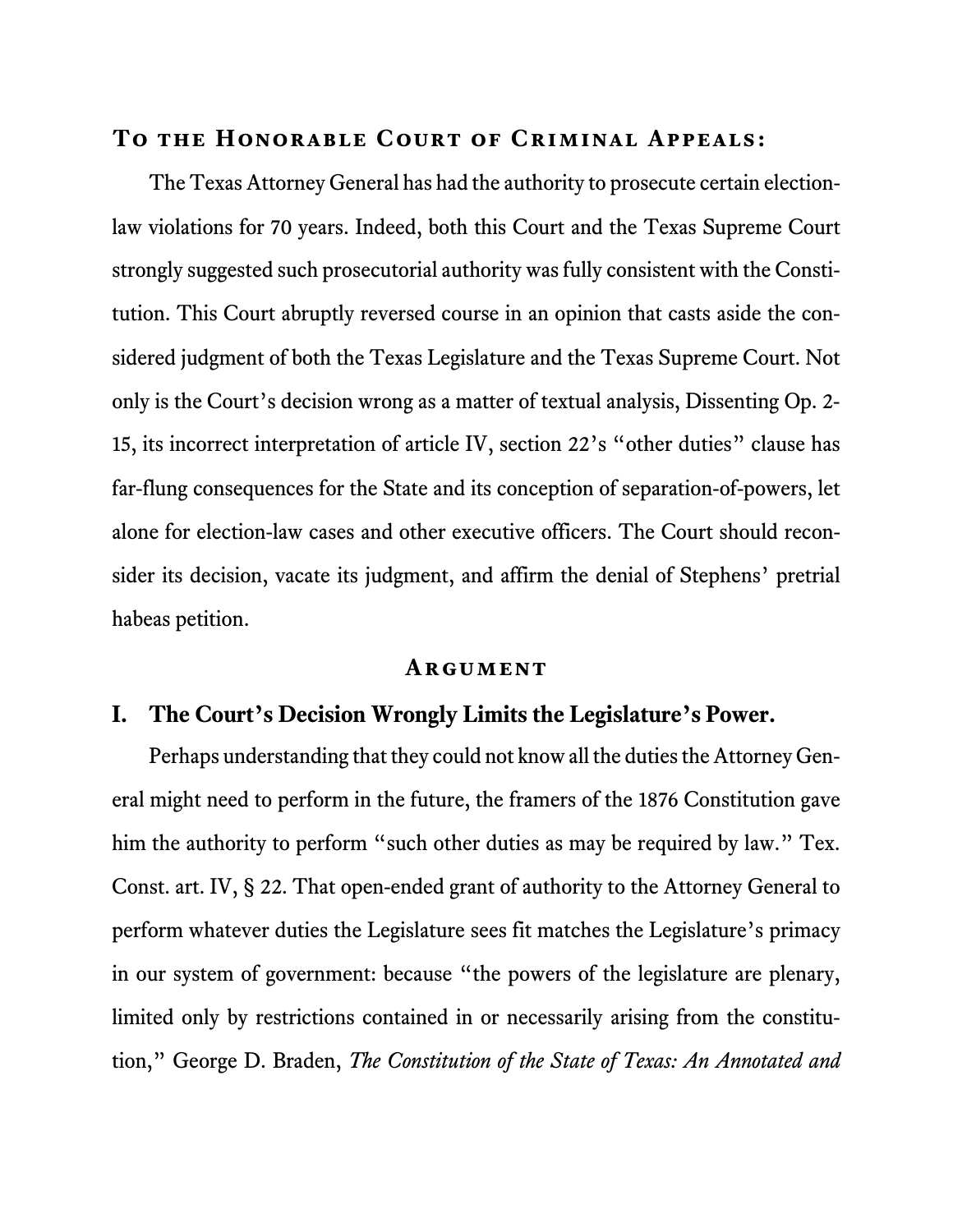*Comparative Analysis*, at 90 (1977), the Attorney General must be able to discharge the responsibilities that the Legislature assigns to him.

<span id="page-6-3"></span><span id="page-6-1"></span>Here, consistent with over seven decades of past practice, the Texas Legislature determined that the Attorney General should be given the authority to prosecute election-law violations. Tex. Elec. Code § 273.021(a). This Court ordinarily presumes that a law is constitutional. *Ex parte Lo*, 424 S.W.3d 10, 14-15 (Tex. Crim. App. 2013). But here, this Court did the opposite: it narrowly construed the "other duties" that the Legislature may assign the Attorney General to include only executive-branch duties and not criminal prosecutions. That interpretation, at odds with not only article IV's text, but a host of other interpretive principles, significantly constrains the Legislature in its discretion on how to—and who may—enforce its laws. Because allowing the Attorney General to prosecute election-law violations does not unduly interfere with the judicial branch, there is no separation-of-powers violation, and Court should instead affirm the denial of Stephens' pretrial habeas petition.

## <span id="page-6-2"></span><span id="page-6-0"></span>**A. The Court misapplied interpretative tools to erroneously narrow the "other duties" clause.**

**1.** The position of Attorney General is centuries old. *State of Florida ex rel. Shevin v. Exxon Corp.*, 526 F.2d 266, 268 & n.4 (5th Cir. 1976). In various places and times, Attorneys General have served different functions, including providing formal legal opinions, advising the executive branch, and representing the government in civil and criminal cases. Rather than rigidly define the Attorney General's powers, the framers of the Texas Constitution enumerated certain minimum obligations of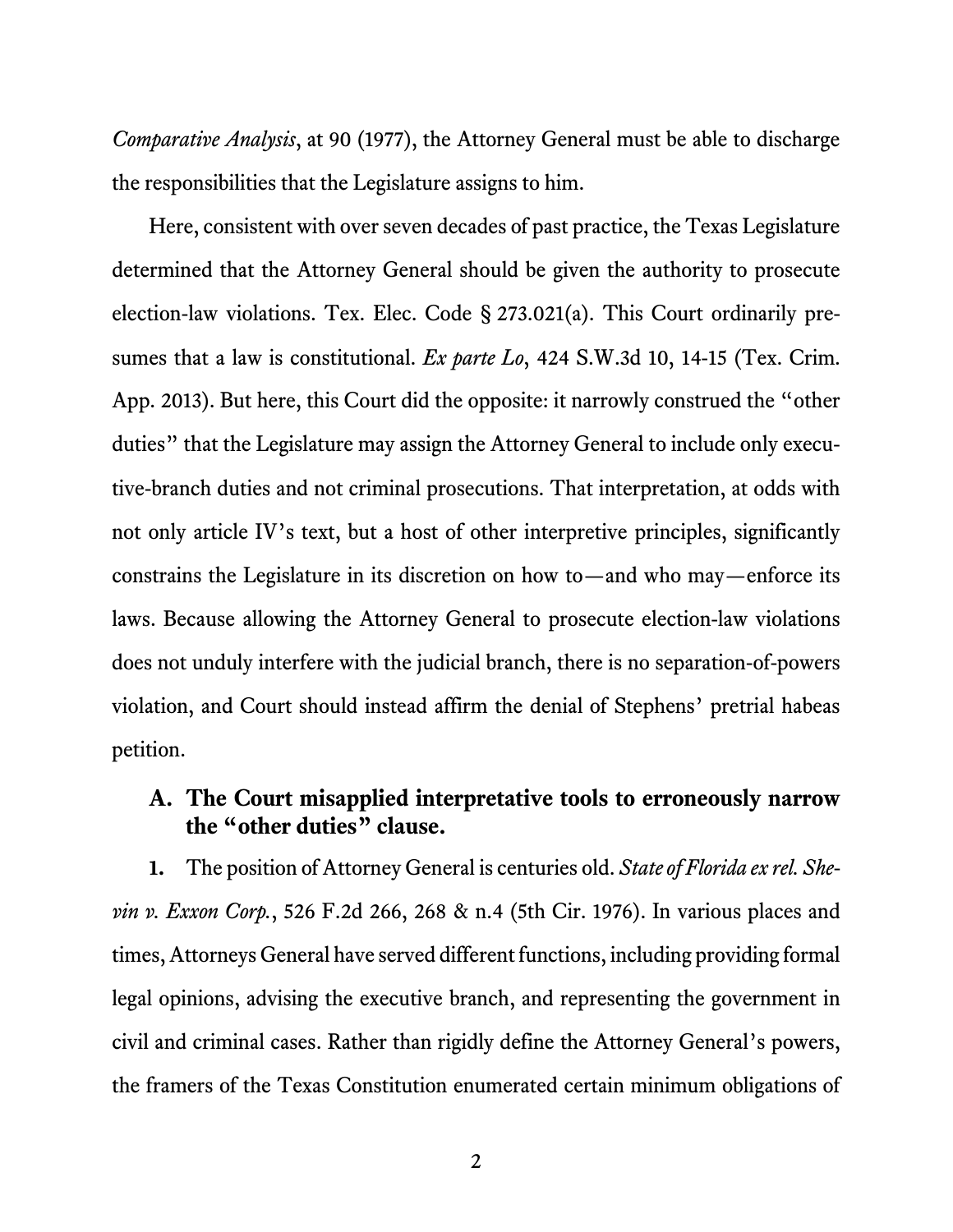<span id="page-7-3"></span>the office and then included the open-ended authority to "perform such other duties as may be required by law." Tex. Const. art. IV, § 22. There is no textual limitation on the "other duties" that the Attorney General may perform other than that they be "required by law"—that is, assigned by the Legislature. *Id.* This open-ended grant served two purposes: it first created some flexibility in the functions the Attorney General may perform, given that office's lengthy history, and then vested the decision whether to assign such duties with the legislative branch. *See Brady v. Brooks*, 89 S.W. 1052, 1056 (Tex. 1905) (concluding that the Legislature may authorize the Attorney General to "represent the state in any class of cases where his services should be deemed requisite").

<span id="page-7-2"></span><span id="page-7-1"></span><span id="page-7-0"></span>Yet this Court interpreted this open-ended grant of authority as a *limitation* on both the Legislature and the Attorney General, holding that the open-ended "other duties" clause "must be interpreted to mean that the Attorney General's 'other duties' must be executive branch duties." Op. 13. This interpretation added an atextual limitation to the power granted to the Texas Legislature, reading the "other duties" clause to permit the Legislature to grant only "other [executive-branch] duties." Op. 9-16. That atextual addition contradicts this Court's ordinary presumption namely that the framers chose their words deliberately. *Gallagher v. State*, 690 S.W.2d 587, 592 (Tex. Crim. App. 1985) ("The language used must be presumed to have been carefully selected . . . ."); *see also In re Allcat Claims Serv., L.P.*, 356 S.W.3d 455, 466 (Tex. 2011) ("We presume the language of the Constitution was carefully selected."). And the framers did not restrict the duties that could be assigned to the Attorney General other than that the duties be required by the Legislature.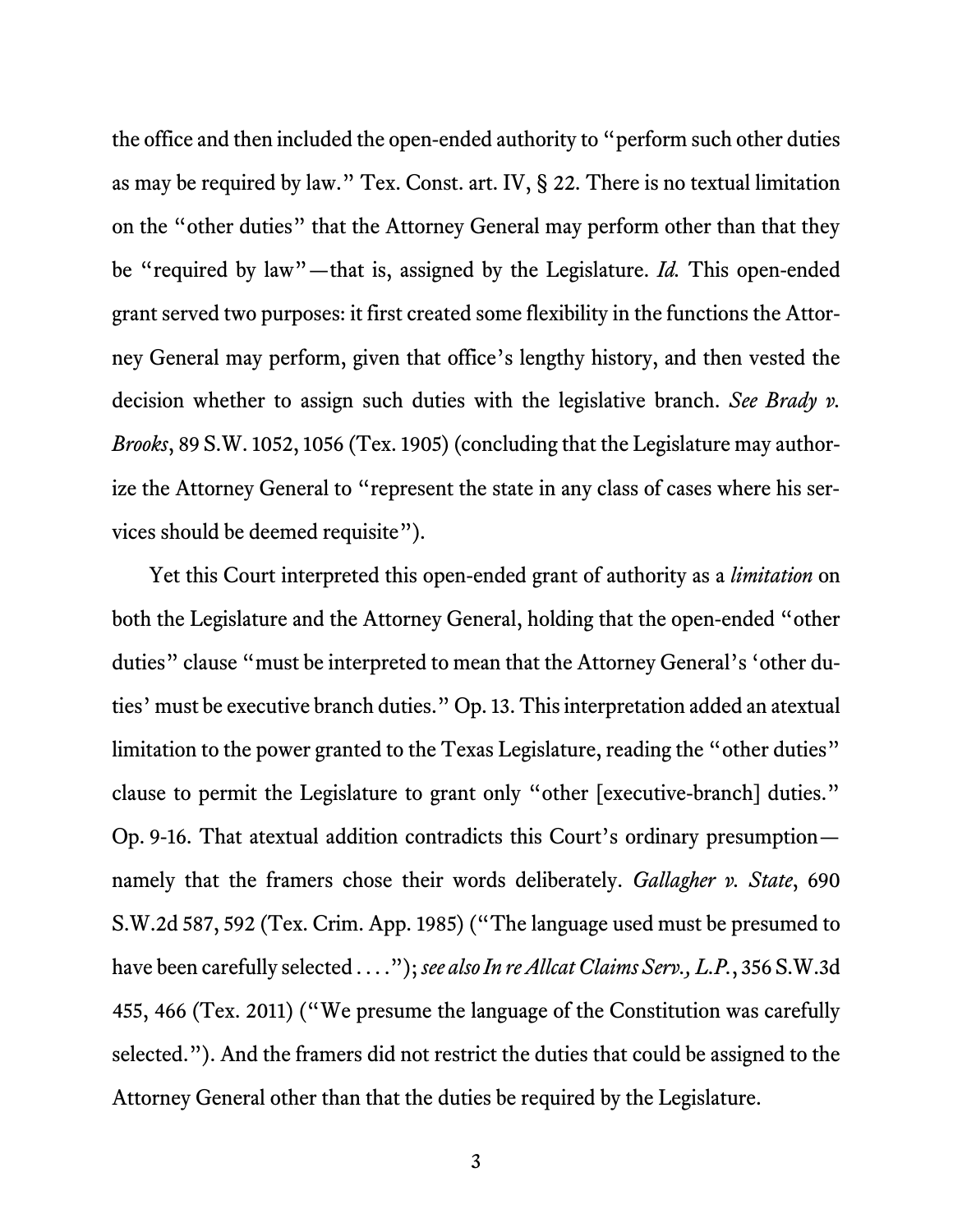The Court's decision otherwise not only conflicts with the text of the Constitution, it also conflicts with previous decisions holding that, when it comes to representing the State, the judicial and executive branches overlap. *See infra* pp. 12-13. The Legislature determined that the Attorney General should have the authority to prosecute violations of election laws, Tex. Elec. Code § 273.021(a), and that is all the Constitution requires, befitting a system in which the Legislature is the first branch of government.

<span id="page-8-3"></span>**2.** When locating its atextual executive-branch limitation in the "other duties" clause, the Court relied on the principle of *ejusdem generis*. But *ejusdem generis* does not support the Court's decision.

<span id="page-8-2"></span><span id="page-8-1"></span><span id="page-8-0"></span>"*Ejusdem generis* holds that 'in interpreting general words which follow an enumeration of particular or specific things, the meaning of those general words should be confined to things of the same kind.'" *Lefevers v. State*, 20 S.W.3d 707, 711 (Tex. Crim. App. 2000) (quoting *Perez v. State*, 11 S.W.3d 218, 221 (Tex. Crim. App. 2000)). But the Court's holding omits this initial step: the Court did not identify in what way the duties in article IV, section 22 are similar. Only with that principle could the Court find a principled limitation for the "other duties" clause, if one exists—which its text does not reveal. By omitting this necessary first step, the Court obscured the difficult line-drawing involved in determining when representing the State is a judicial-branch or executive-branch function.

For example, the Attorney General's duties include representing the State in the Texas Supreme Court and in certain suits against corporations. *See* Tex. Const. art. IV, § 22. If these are judicial-branch functions that have been "expressly" given to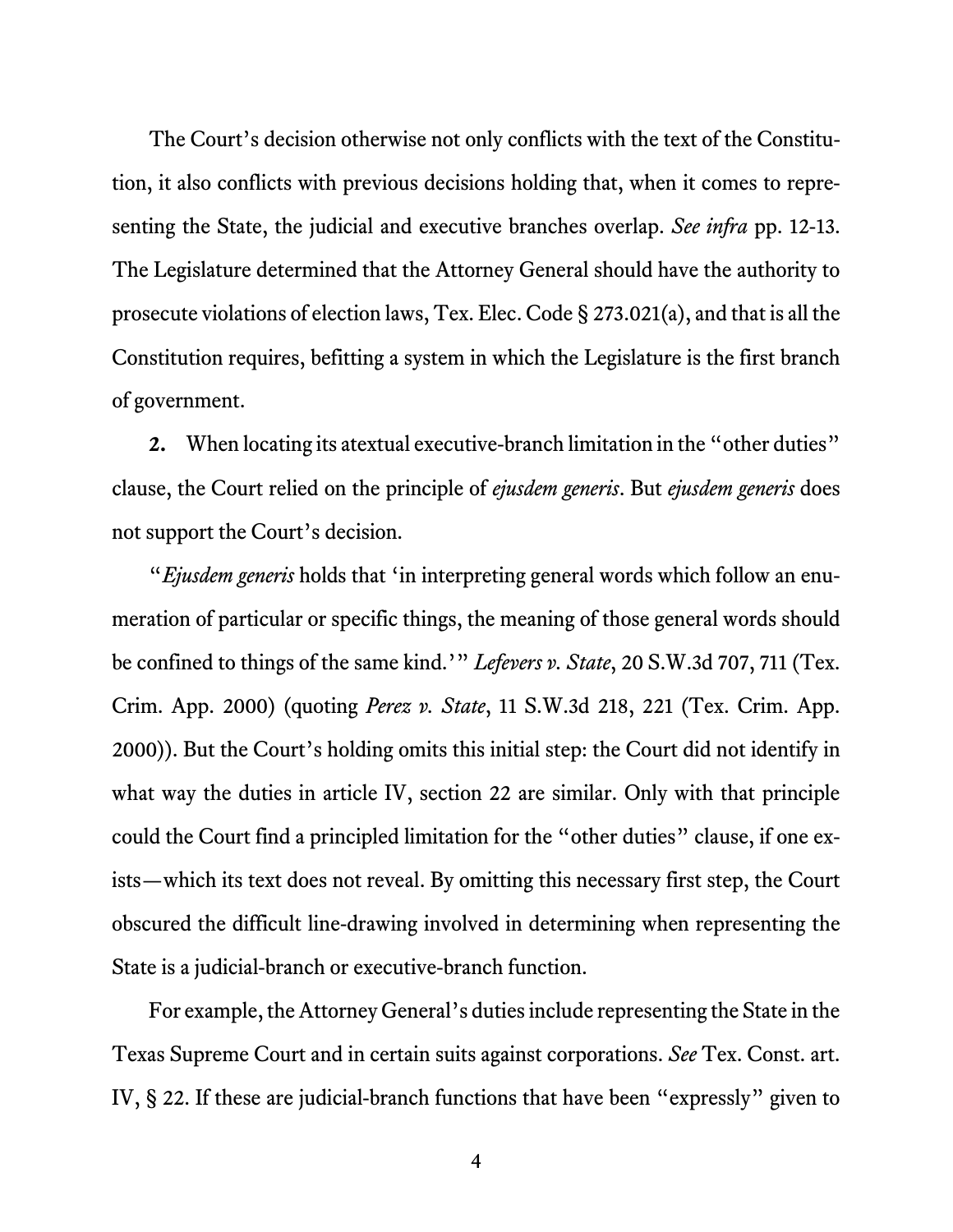<span id="page-9-1"></span>the Attorney General, *see id.* art. II, § 1, then *ejusdem generis* would suggest that the "other duties" clause can include judicial-branch duties (contrary to the Court's opinion), as such duties have already been given to the Attorney General. But if they are executive-branch functions that can be exercised only by the Attorney General, then the Court has created a system in which representing the State in court is sometimes judicial, sometimes executive, and sometimes assigned to no specific branch. *See id.* art. IV, § 22 & art. V, § 21 (discussing only the Texas Supreme Court and "District and inferior courts"). Without first determining what "same kind" of authority the Attorney General's enumerated powers include, the Court could not have made the subsequent determination that the limited prosecutorial authority in Texas Election Code section 273.021(a) fell outside of that scope.

<span id="page-9-4"></span><span id="page-9-3"></span><span id="page-9-2"></span><span id="page-9-0"></span>That omission underscores the most textually faithful interpretation: that *ejusdem generis* has no work to do. That principle has no application where the "specific words" in a provision "signify subjects or things differing greatly one from another." *Hurt v. Oak Downs, Inc.*, 85 S.W.2d 294, 298 (Tex. App.—Dallas 1935, writ dism'd). The Attorney General's constitutionally assigned powers are several and vary significantly—from inquiring into corporate charters to representing the State in the Supreme Court to providing legal advice to the Governor. Tex. Const art. IV, § 22. These duties are highly dissimilar from one another, leaving *ejusdem generis* with no principled basis for limiting the "other duties" clause.

**3.** The Court also erred by treating prosecution as a core judicial power when the Constitution suggests otherwise. The Texas Constitution provides that "[t]he judicial power of this State shall be vested in one Supreme Court, in one Court of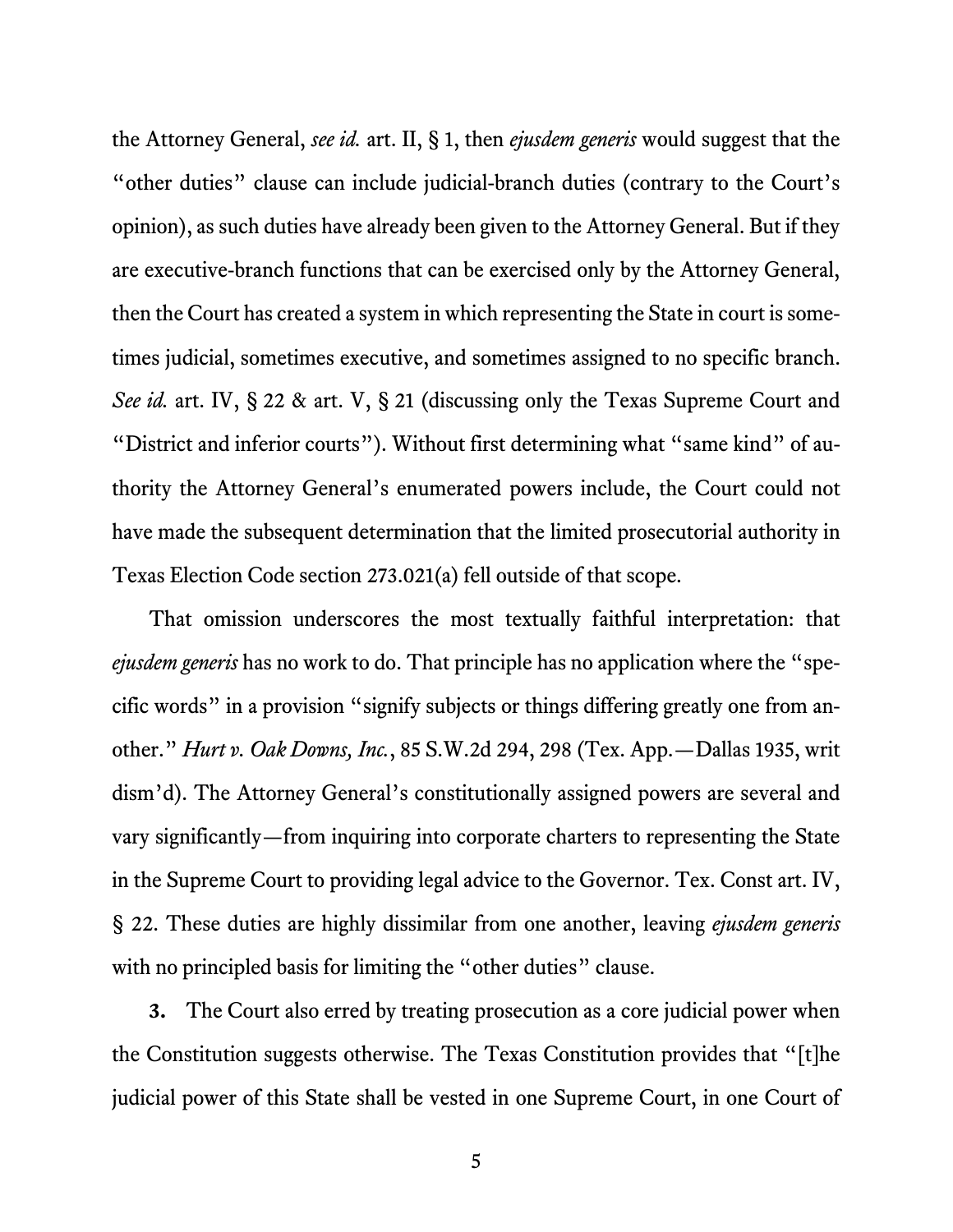<span id="page-10-4"></span>Criminal Appeals, in Courts of Appeals, in District Courts, in County Courts, in Commissioners Courts, in Courts of Justices of the Peace, and in such other courts as may be provided by law." Tex. Const. art. V, § 1. And as this Court has confirmed, "judicial power" as envisioned by the Constitution embraces " $(1)$  [t]he power to hear facts, (2) the power to decide the issues of fact made by the pleadings, (3) the power to decide the questions of law involved, (4) the power to enter a judgment on the facts found in accordance with the law as determined by the court, (5) and the power to execute the judgment or sentence." *Staley v. State*, 420 S.W.3d 785, 796 (Tex. Crim. App. 2013); *Kelley v. State*, 676 S.W.2d 104, 107 (Tex. Crim. App. 1984). In other words, the Texas Constitution vests the judicial power in courts, not in attorneys.

<span id="page-10-3"></span><span id="page-10-2"></span><span id="page-10-0"></span>The separation-of-powers provision in the Texas Constitution is similarly concerned with judicial "power," as it states that the "powers of the Government of the State of Texas shall be divided into three distinct departments," and that no person in one department "shall exercise any power properly attached to either of the others, except in the instances herein expressly permitted." Tex. Const. art. II, § 1. Thus, while district and county attorneys are members of the judicial department, *Meshell v. State*, 739 S.W.2d 246, 253 (Tex. Crim. App. 1987), they do not exercise a core judicial power. Similarly, the Attorney General does not exercise a core judicial power by exercising prosecutorial authority delegated to him by the Legislature.

<span id="page-10-1"></span>Because allowing the Attorney General concurrent authority to prosecute a limited class of criminal laws is not the reassignment of a core judicial power, the Court should not have held that it was necessarily a separation-of-powers violation. Op. 14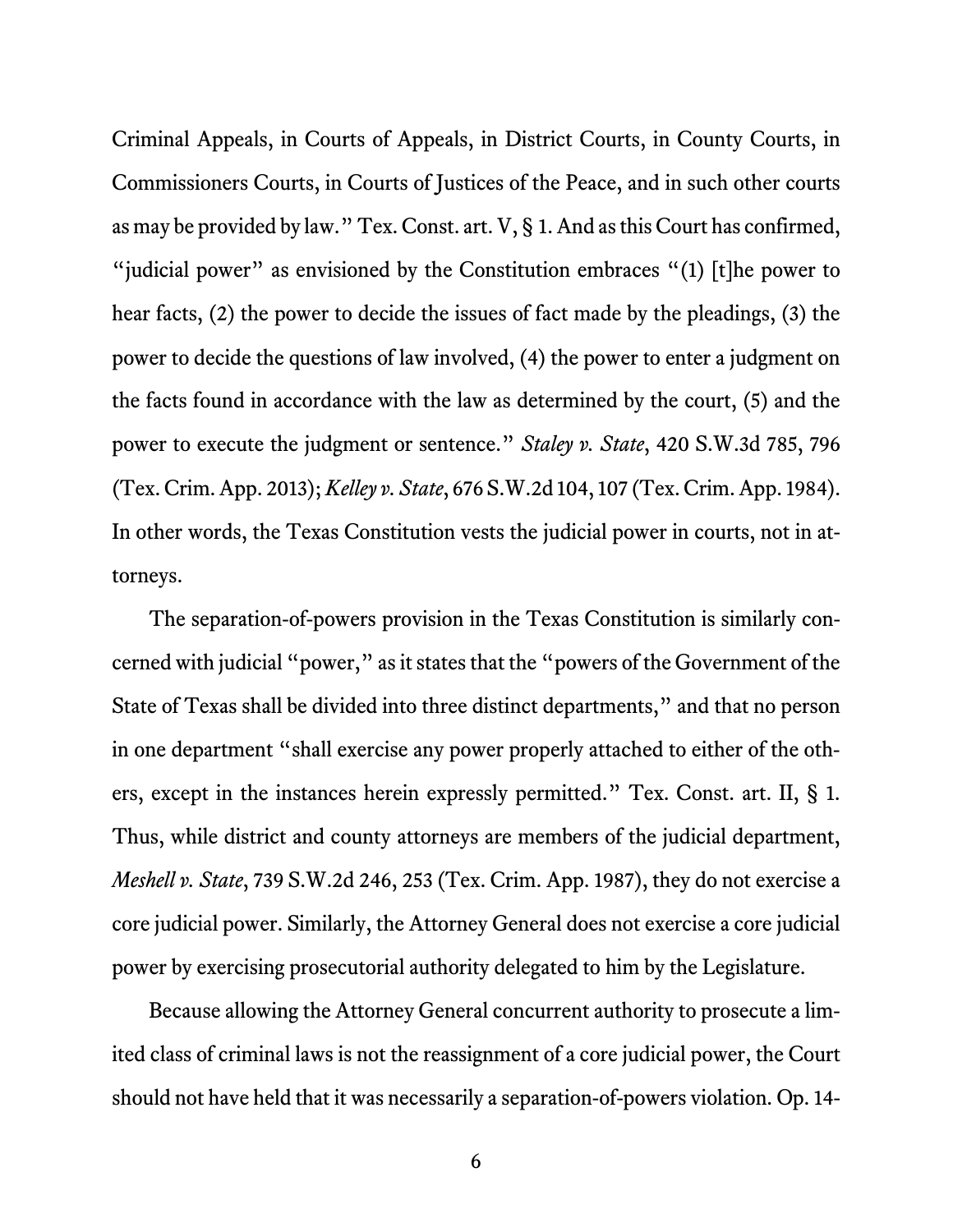<span id="page-11-1"></span>15. Instead, the Court should have considered whether the possibility of prosecution by the Attorney General unduly interferes with the judicial branch to such a degree that it cannot effectively exercise its constitutionally assigned powers. *Jones v. State*, 803 S.W.2d 712, 715 (Tex. Crim. App. 1991). There is no evidence of undue interference in the judicial branch in the 70 years that the Attorney General has possessed some form of prosecutorial authority. Section 273.021(a) is therefore constitutional.

<span id="page-11-3"></span><span id="page-11-2"></span><span id="page-11-0"></span>**4.** The Court's opinion also contains dicta that is contrary to principles of constitutional and statutory construction. The Court considered whether its constitutional interpretation would create a statutory conflict between the Election Code and the Penal Code. Op. 20-22. That flips the constitutional analysis on its head. The typical rule is to interpret a statute to avoid a constitutional problem, not the other way around. *Ex parte White*, 400 S.W.3d 92, 94 (Tex. Crim. App. 2013) ("[I]t is desirable to construe a statute to avoid a potential constitutional violation."); *City of Fort Worth v. Rylie*, 602 S.W.3d 459, 468 (Tex. 2020) ("Courts must construe statutes to avoid constitutional infirmities."). Yet the Court bolstered its constitutional ruling by explaining that it eliminates a statutory conflict—a conflict that did not exist in 1876 and could not have had any impact on the framers' decisions. When the Constitution and a statute conflict, it is the statute—not the Constitution—which must relent.

Properly interpreted, the Texas Constitution permits the Texas Legislature to assign "other duties" to the Attorney General, regardless of whether those duties are considered executive or judicial. The Court should reconsider its decision to limit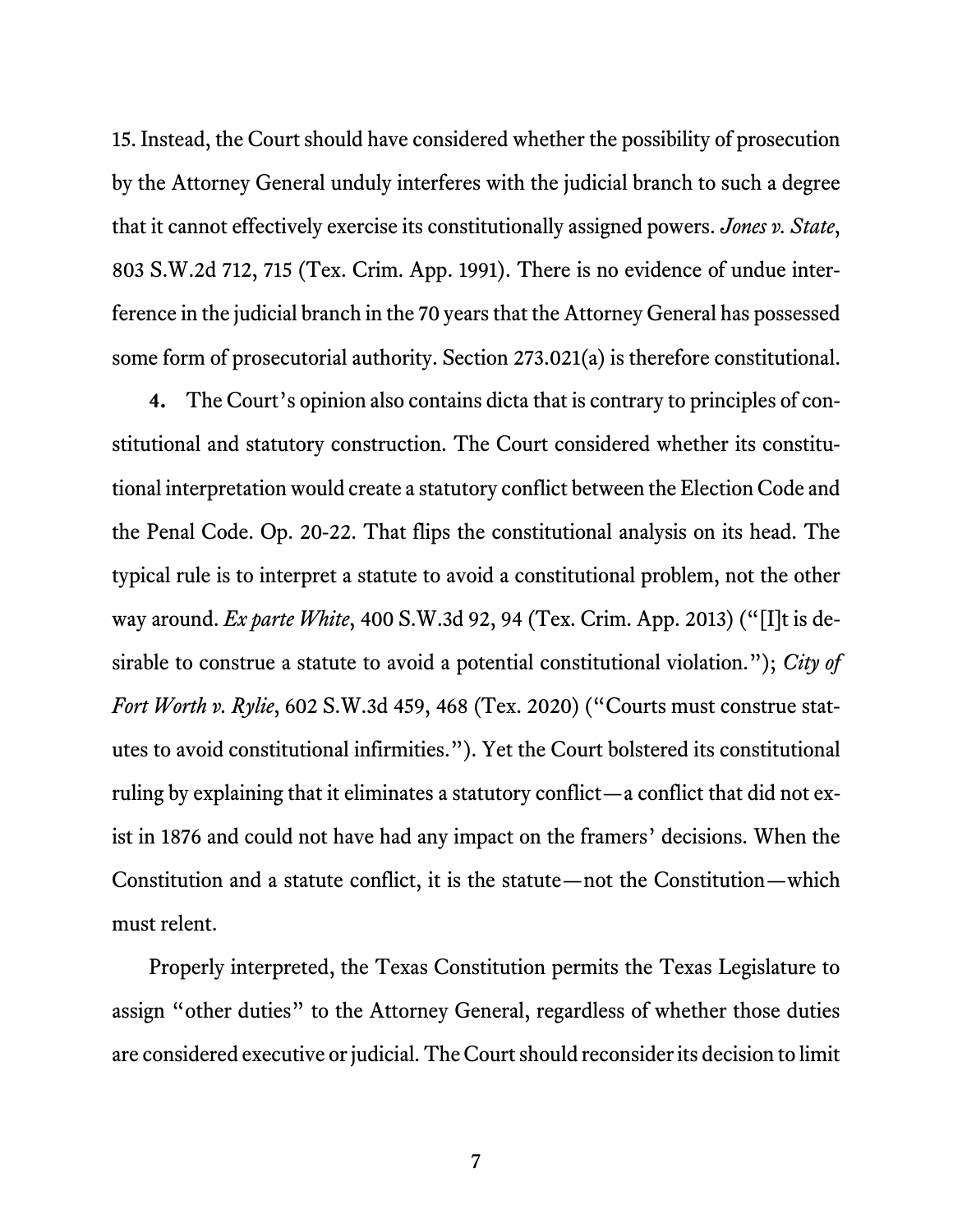the Texas Legislature's authority to grant the Attorney General some prosecutorial power.

#### <span id="page-12-6"></span><span id="page-12-5"></span><span id="page-12-0"></span>**B. The Legislature can be trusted to assign some prosecutorial functions to the Attorney General.**

<span id="page-12-3"></span>The only constitutional prerequisite to the Attorney General performing an unenumerated duty is that the duty be "required by law," Tex. Const. art. IV, § 22, leaving it to the Legislature to determine what other duties the Attorney General should perform. This is no modest limitation. It carries all of the constitutional procedural requirements for making a law in the first place, which are several. *See, e.g.*, *id.* art. III, §§ 12, 30, 32, 37 (requiring laws to be presented as bills, sent to committee, read three times, and voted on by the House and Senate); *id.* art. IV, § 14 (requiring approval of legislation by the Governor or sufficient votes to override a veto). The framers of the Texas Constitution trusted the Legislature to make those judgment calls with respect to all offices in which the Legislature may assign other "duties." *See, e.g.*, *id.* art. III, § 49-c; *id.* art. IV, § 26; *id.* art. V, § 20; *id.* art. VII, § 8. This Court should, too. *See Tex. Boll Weevil Eradication Found., Inc. v. Lewellen*, 952 S.W.2d 454, 475 (Tex. 1997) (recognizing that "the judicial branch should defer to the judgment of the people's elected representatives whenever possible").

<span id="page-12-9"></span><span id="page-12-8"></span><span id="page-12-7"></span><span id="page-12-4"></span><span id="page-12-2"></span><span id="page-12-1"></span>**1.** As this Court has explained, the separation-of-powers provision "reflects a belief on the part of those who drafted and adopted our state constitution that one of the greatest threats to liberty is the accumulation of excessive power in a single branch of government." *Armadillo Bail Bonds v. State*, 802 S.W.2d 237, 239 (Tex. Crim. App. 1990). Yet, through this decision, the Court has reserved for the judicial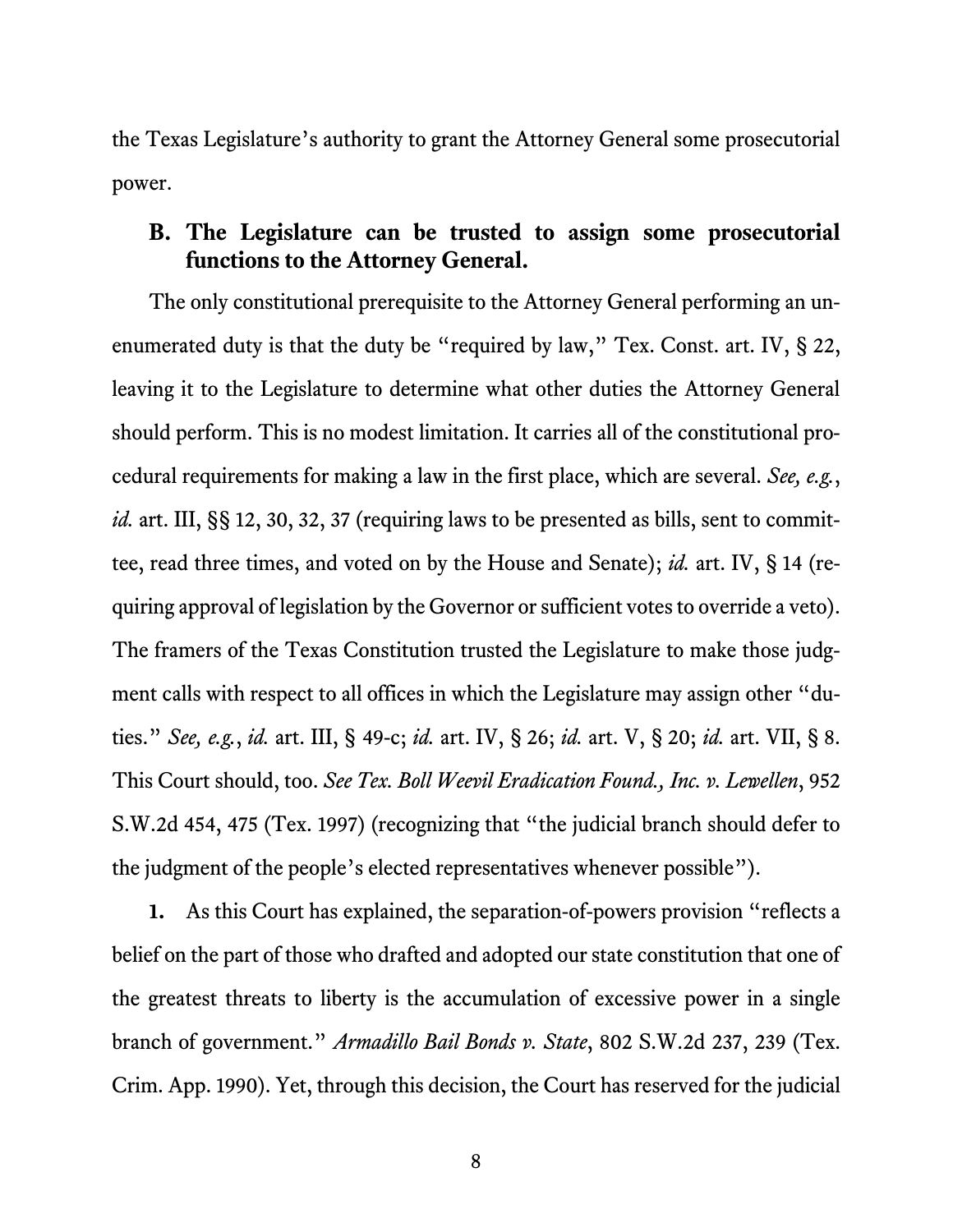branch alone the entirety of criminal prosecution—from bringing charges to hearing cases to representing the State on appeal. It is unlikely the framers intended such power to remain unchecked in a single branch.

<span id="page-13-2"></span><span id="page-13-1"></span>Section 273.021(a)'s grant of prosecutorial authority to the Attorney General is not an instance of the executive branch accumulating power for itself. Instead, the Texas Legislature looked at the legal landscape in 1951 and concluded that the Attorney General should be authorized to initiate prosecutions of certain election-law violations. Act of May 30, 1951, 52d Leg., R.S., ch. 492, § 130(2), 1951 Tex. Gen. Laws 1097, 1152 (authorizing the Attorney General to "appear before a grand jury and prosecute any violation of the election laws of this State by any candidate, election official, or any other person, in state-wide elections, or elections involving two (2) or more counties"). As the Governor implored the Legislature at the time, "[b]ecause of our present antiquated system, our local enforcement officials have been unable to cope with problems arising out of our elections. If nothing else is passed with reference to this subject, I would like to see this measure become law." H.J. of Tex., 52d Leg., R.S. 2024 (1951).

<span id="page-13-3"></span><span id="page-13-0"></span>This case illustrates why. When the Texas Rangers presented the results of their investigation of Stephens and others to the District Attorney of Jefferson County, that office advised the Rangers to contact the Attorney General instead. 2.RR.75-77. Thus, absent prosecution by the Attorney General, Stephens' potentially illegal actions will likely remain unexamined by any official with prosecutorial authority. *See also Medrano v. State*, 421 S.W.3d 869, 873 (Tex. App.—Dallas 2014, pet. ref'd)(noting that the Dallas County Commissioners Court asked the Attorney General to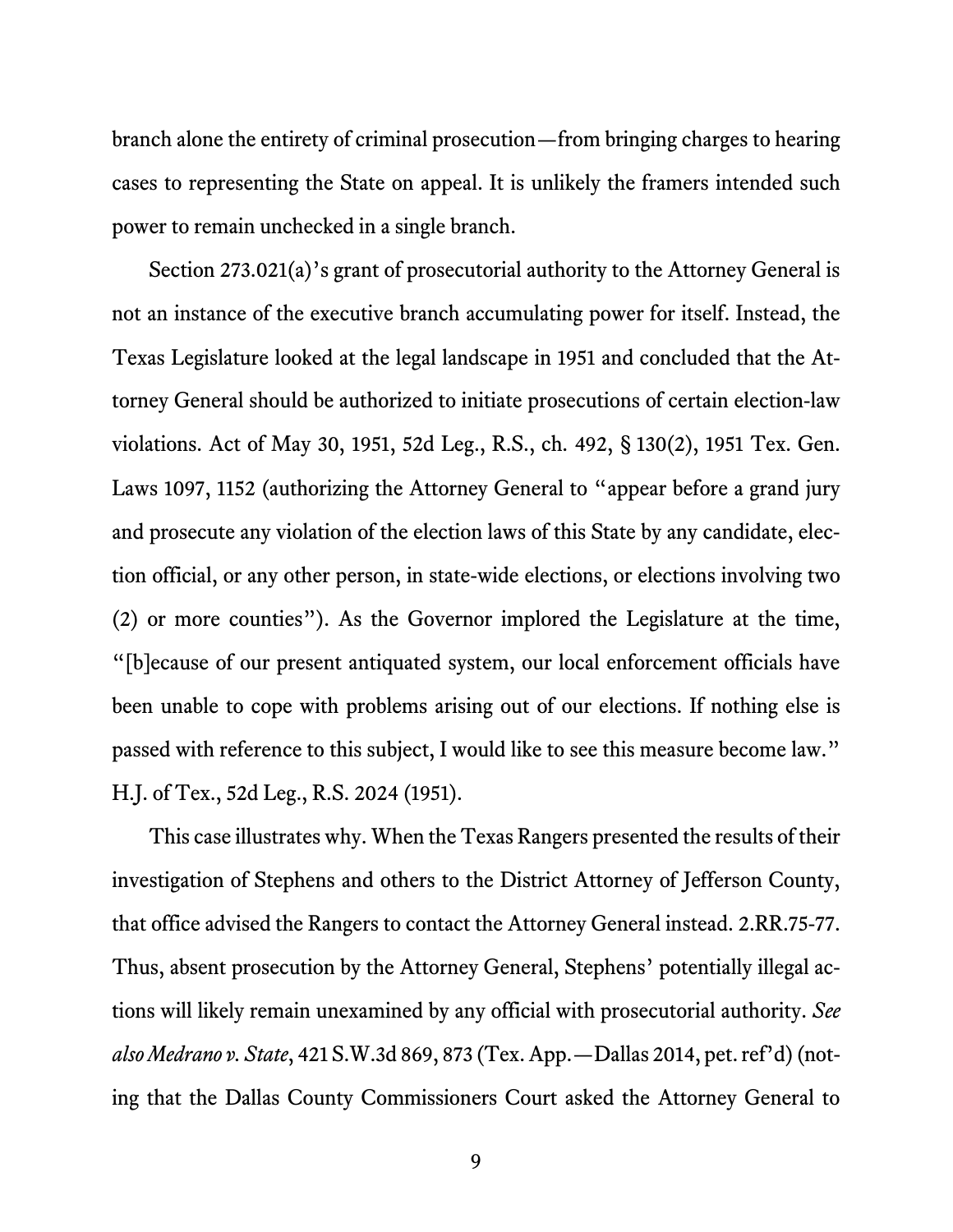<span id="page-14-1"></span><span id="page-14-0"></span>investigate potential election fraud). The United States Supreme Court has repeatedly noted that States have "a compelling interest in preserving the integrity of [their] election process[es]." *Purcell v. Gonzalez*, 549 U.S. 1, 4 (2006) (per curiam) (quoting *Eu v. San Francisco Cnty. Democratic Cent. Comm.*, 489 U.S. 214, 231 (1989)). Allowing the Attorney General to prosecute when, for whatever reason the district or county attorney does not, further ensures the integrity of Texas's elections.

**2.** The parade of horribles that Stephens imagines could occur if the "other duties" clause is not limited to the executive branch is, as this Court noted, "extreme." Op. 13; Stephens Br. 13-15 (fearing the Legislature might give the Water Development Board the authority to hear appeals of water issues from the courts of appeals, the Secretary of State the authority to pass election legislation, or the Attorney General the authority to adjudicate election-law violations). But the Court should not interpret the Constitution based on worst-case hypotheticals that will almost certainly never come to pass and that would have constitutional solutions if they did.

<span id="page-14-4"></span><span id="page-14-3"></span><span id="page-14-2"></span>One significant limitation is that the separation-of-powers clause would prohibit the assignment of core legislative, executive, and judicial functions to entities in other branches. The "judicial power" to hear cases will always reside in the courts. Tex. Const. art. V, § 1. The nondelegation doctrine prohibits the Legislature from giving away its powerto legislate. *See Tex. Boll Weevil Eradication Found.*, 952 S.W.2d at 475. And due process would bar the Attorney General from both prosecuting and adjudicating election-law violations. *See Ex parte Young*, No. WR-65,137-05, 2021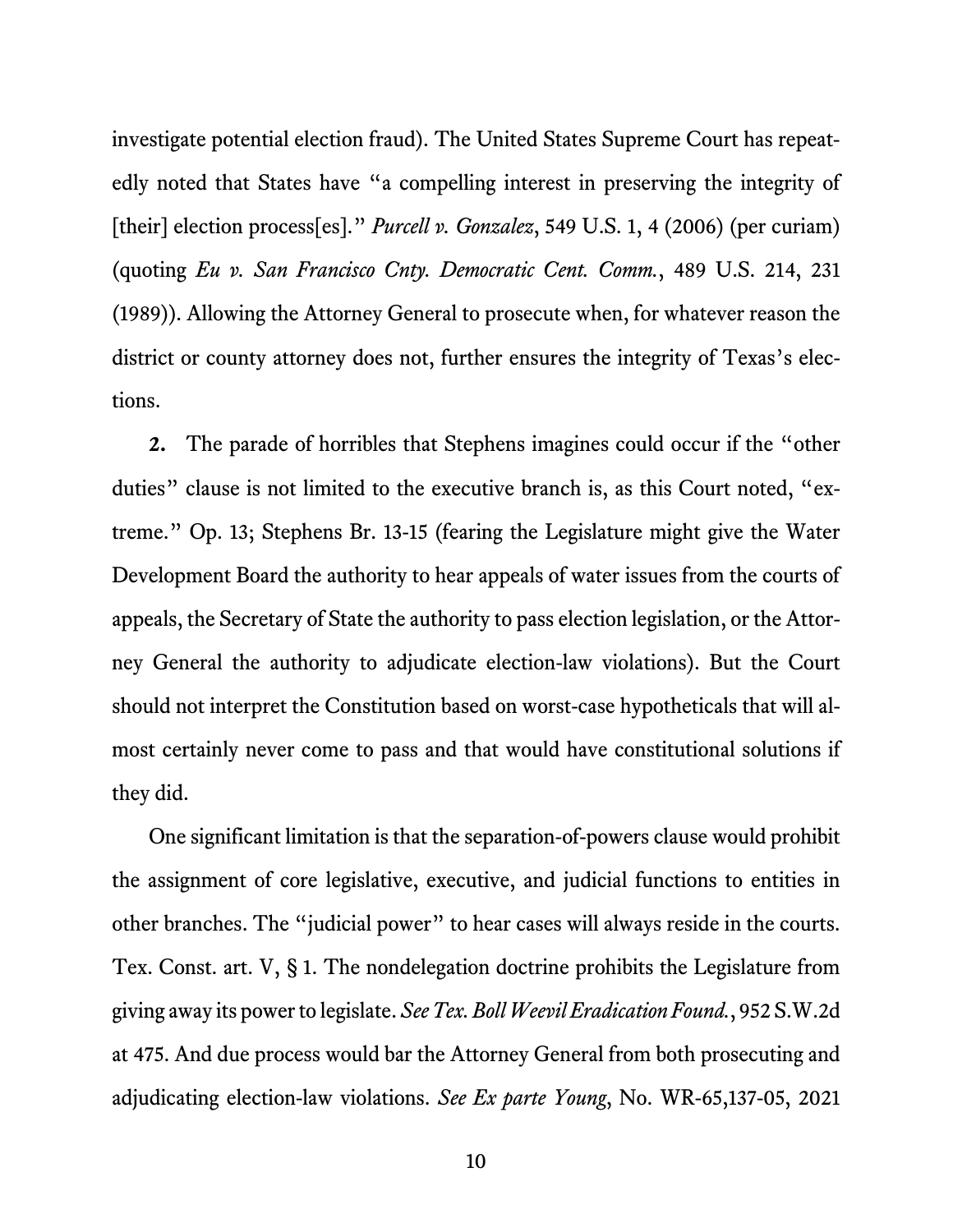WL 4302528 (Tex. Crim. App. Sept. 22, 2021) (per curiam). In other words, solutions other than limiting the "other duties" language exist to prevent the unrealistic problems hypothesized by Stephens. [1](#page-15-4) Thus, the Attorney General's interpretation of the "other duties" clause would not "exempt the attorney general from the explicit separation-of-powers limitation." Op. 16.

<span id="page-15-3"></span>The office of the Attorney General predates even the 1876 Constitution. *Saldano v. State*, 70 S.W.3d 873, 878-79 (Tex. Crim. App. 2002). It is not a newly created board to whom the Legislature is attempting to grant an extraordinary amount of authority. Nor is it a branch attempting to aggrandize authority for itself. What authority the Legislature gives, it can take away, either by limiting appropriations or repealing the Attorney General's prosecutorial authority entirely. There is, therefore, no reason for the Court to have narrowly construed the "other duties" language to avoid potential overreach—the Texas Constitution provides ready solutions for any such problems.

### <span id="page-15-0"></span>**II. The Court's Decision Is Irreconcilable with Supreme Court Precedent and Creates Confusion.**

<span id="page-15-1"></span>In 1905, the Texas Supreme Court held that the separation-of-powers provision did not prohibit the Texas Legislature from granting the Attorney General the authority to represent the State in district court. *Brady*, 89 S.W. at 1055-56; *see also Meshell*, 739 S.W.2d at 254 (noting the "encroachment" on district and county

<span id="page-15-4"></span><span id="page-15-2"></span><sup>&</sup>lt;sup>1</sup> Indeed, the requirement that such duties be imposed by the Legislature is a powerful check in itself: significant and unexpected reassignments of power would likely find significant opposition in the Legislature.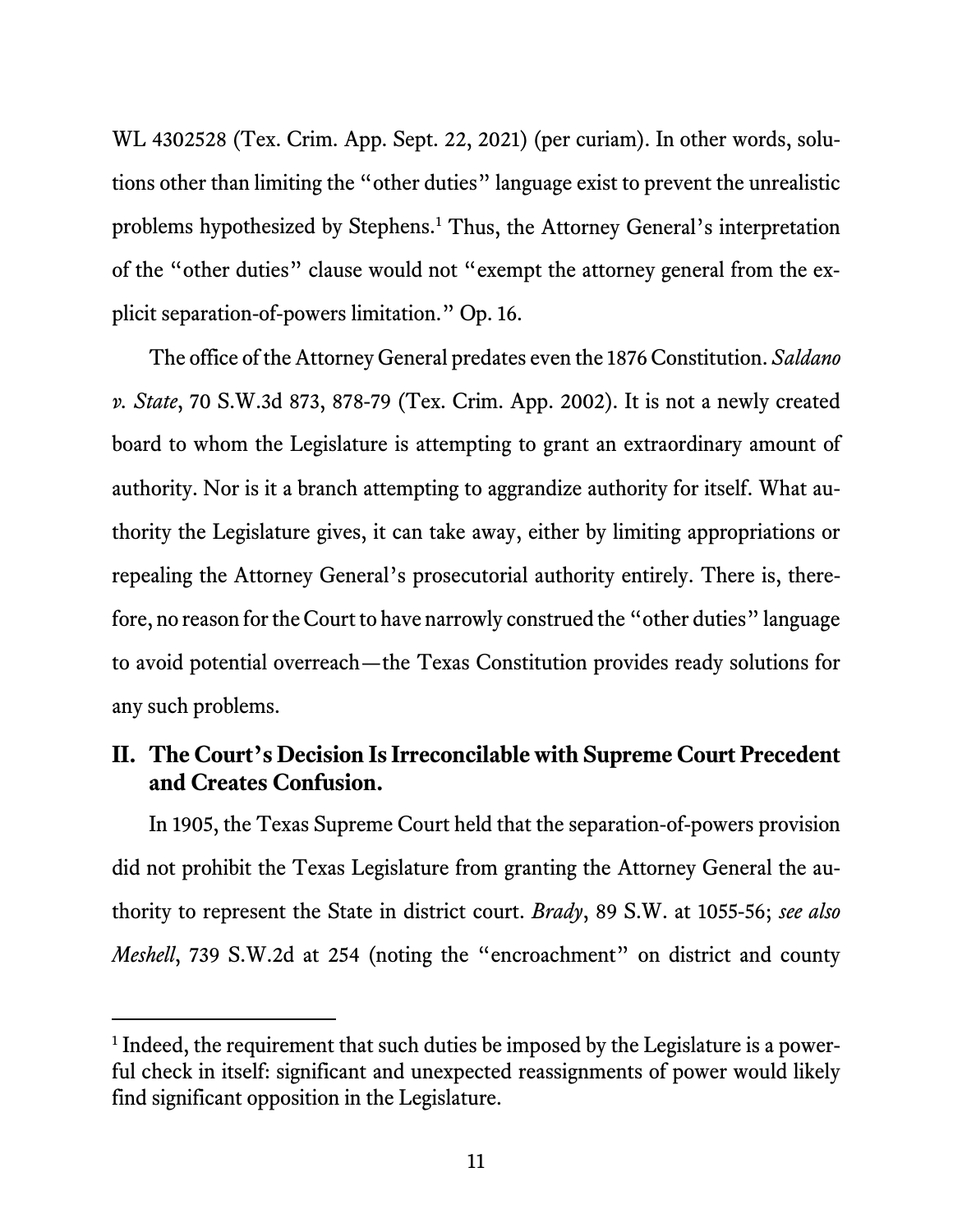attorneys' authority in *Brady* was permissible because of the "express provision" of the "other duties" clause). This Court's conclusion that the "other duties" clause can only include what the Court deems are executive-branch duties is irreconcilable with that decision. As the Texas Supreme Court has recognized, representing the State is not a clear-cut judicial or executive function. This Court's attempt to draw a bright line contrary to the Supreme Court's holdings will only make matters more confusing.

#### <span id="page-16-3"></span><span id="page-16-0"></span>**A. The Court's decision breaks with over a century of Texas Supreme Court precedent.**

<span id="page-16-1"></span>This Court previously held that "there is natural overlap in the duties proscribed to each branch" and that "[n]ot every instance of overlap . . . will amount to a violation of separation of powers." *Vandyke v. State*, 538 S.W.3d 561, 571 (Tex. Crim. App. 2017) (citing *Armadillo Bail Bonds*, 802 S.W.2d at 239-40). Yet here, the Court declared that "[a]ny attempt to overlap the Attorney General's constitutional duties with county and district attorneys' constitutional duties . . . is unconstitutional." Op. 19. This strict separation of duties breaks not only with this Court's past decisions but also with Texas Supreme Court precedent. And while the Court is not bound by the Texas Supreme Court, that Court's holdings are entitled to "careful consideration." *Ex parte Trafton*, 271 S.W.2d 814, 815 (Tex. Crim. App. 1953).

<span id="page-16-2"></span>When presented with a similar separation-of-powers argument in *Brady*, the Texas Supreme Court rejected precisely the rigid line between executive and judicial duties that this Court embraced. Instead, it recognized that, when it comes to representing the State, there is no clear line: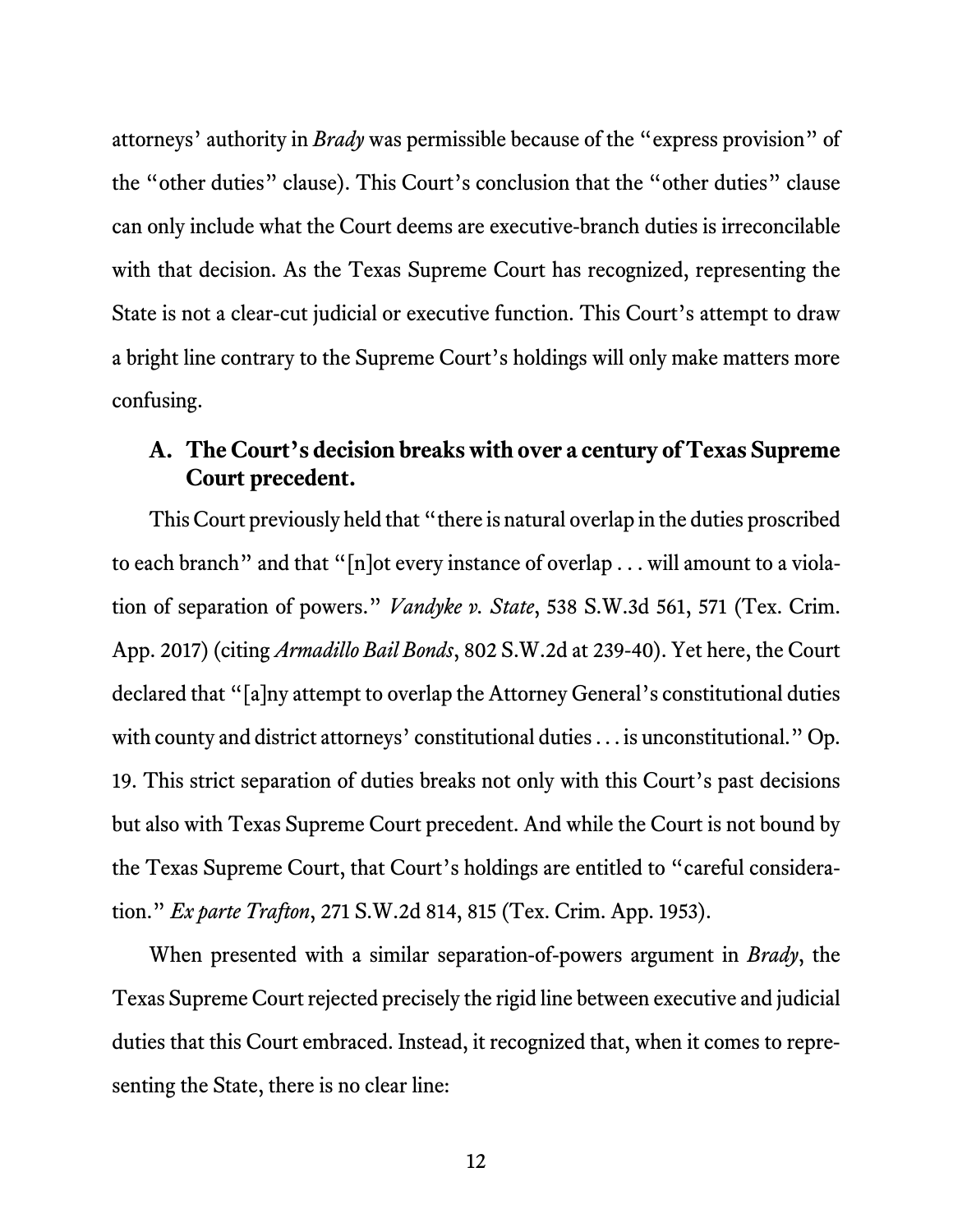<span id="page-17-6"></span><span id="page-17-4"></span><span id="page-17-3"></span>We attach no importance to the fact that the definition of the duties and powers of the Attorney General are placed in article 4, which is the article devoted to the executive department of the state government. The duties imposed upon him are both executive and judicial, that is, they are judicial in the sense, that he is to represent the state in some cases brought in the courts. . . . Section 22 of article 4 might appropriately have been placed in article 5, and we think it should be construed precisely as if it had been so placed.

<span id="page-17-5"></span><span id="page-17-1"></span>*Brady*, 89 S.W. at 1056. And as the Supreme Court has since reiterated, article V, section 22 "does not preclude the Legislature, pursuant to the authority delegated to it under Article IV, Section 22, from empowering the Attorney General to likewise represent the State in district court." *El Paso Elec. Co. v. Tex. Dep't of Ins.*, 937 S.W.2d 432, 438 (Tex. 1996) (citing *Brady*, 89 S.W. at 1055).

<span id="page-17-2"></span>These holdings are irreconcilable with the Court's determination here that no overlap of duties is permissible. Op. 19. Such a direct conflict should not be entered into lightly or without serious consideration of the problems that will arise as a result. As described below, the Court's opinion calls into question not only the Attorney General's duties, but those of the district and county attorneys, the State Prosecuting Attorney, and municipal prosecutors. The Texas Supreme Court's holding that representation of the State is not limited to district and county attorneys should not have been so quickly cast aside by this Court.

### <span id="page-17-0"></span>**B. The Court's interpretation of the "other duties" clause creates confusion.**

This Court's decision to strictly separate which branch can represent the State and in what circumstances creates more problems than it solves. For example, the constitutional authority to represent the State in criminal appeals is now unclear.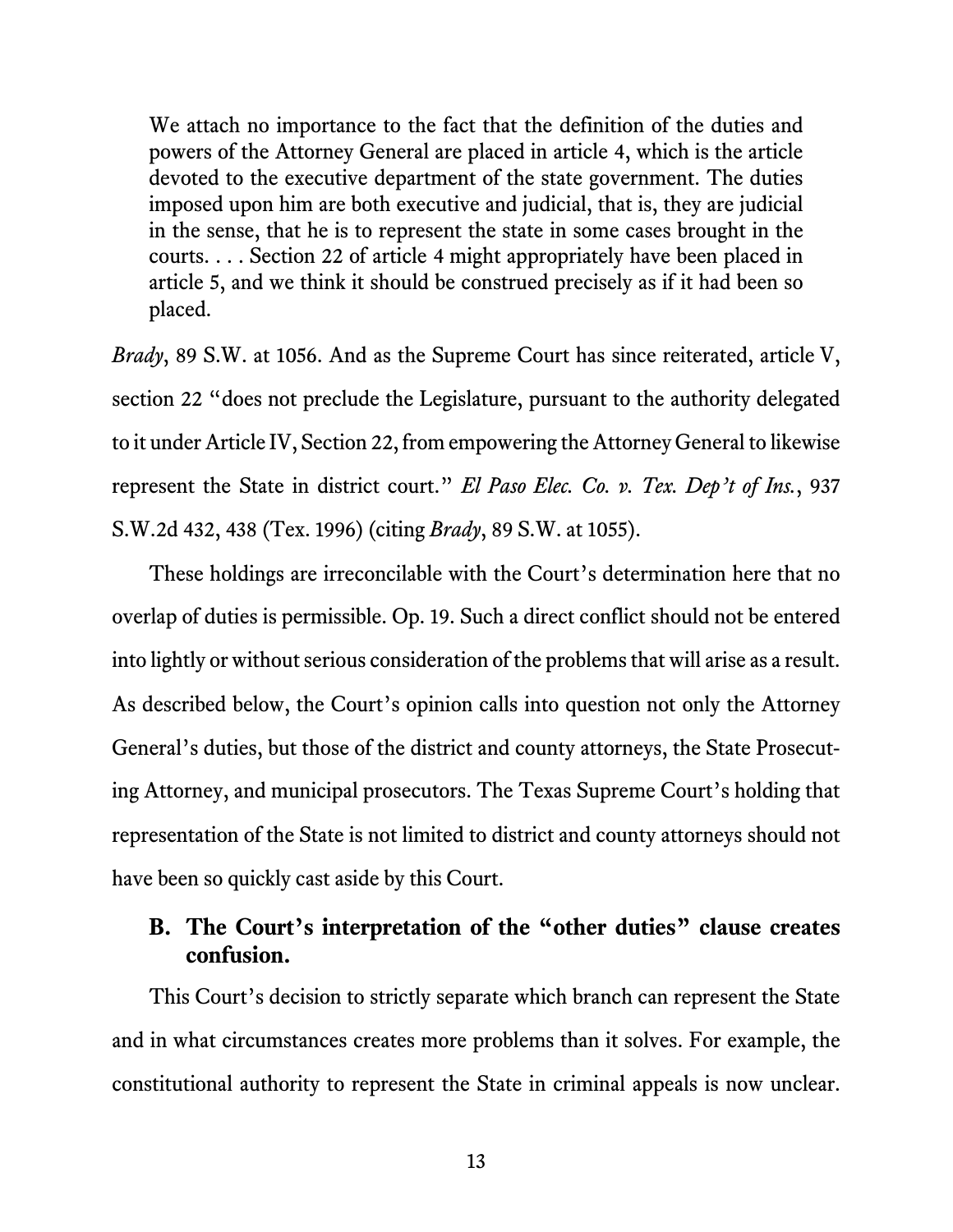<span id="page-18-6"></span><span id="page-18-5"></span><span id="page-18-1"></span>From 1876 to 1923, the Attorney General represented the State in criminal appeals. *Saldano*, 70 S.W.3d at 880; *see also* 1879 Code of Crim. Proc., tit. I, ch. 2, art. 28, at 4 (State Printing Office, Austin 1887). But under this Court's holding, either criminal appeals are an executive-branch duty, or the founding generation itself misunderstood the scope of the Attorney General's permissible responsibilities. In 1923, the Legislature removed that responsibility from the Attorney General, reassigning it to an individual appointed by the Governor(another executive branch officer). *Saldano*, 70 S.W.3d at 880 (citing Act of March 23, 1923, 38th Leg., R.S., ch. 156, 1923 Tex. Gen. Laws 335). Subsequently, the Legislature created the office of the State Prosecuting Attorney to fulfill that role. Tex. Gov't Code § 42.001(a). This Court appoints the State Prosecuting Attorney, suggesting that criminal appeals are a judicialbranch duty. If this Court's holding here is correct, then it has discovered the true (judicial) nature of criminal appeals, despite a half-century's worth of practice that included the founders of the Texas Constitution.

<span id="page-18-4"></span>Moreover, the Court's recognition that the Attorney General may represent the State in civil litigation, *Saldano*, 70 S.W.3d at 880, means that civil litigation is an executive-branch function. Otherwise, it could not be assigned to the Attorney General.[2](#page-18-7) Thus, under the Court's opinion, representing the State in all phases of civil litigation (and possibly in criminal appeals) is an executive-branch function, while

<span id="page-18-7"></span><span id="page-18-3"></span><span id="page-18-2"></span><span id="page-18-0"></span><sup>&</sup>lt;sup>2</sup> Indeed, holding otherwise would cast doubt on much of the Attorney General's work on civil matters in trial courts. *See, e.g.*, Tex. Civ. Prac. & Rem. Code § 101.103(a); *Morath v. Tex. Taxpayer & Student Fairness Coal.*, 490 S.W.3d 826 (Tex. 2016); *State v. Holland*, 221 S.W.3d 639 (Tex. 2007).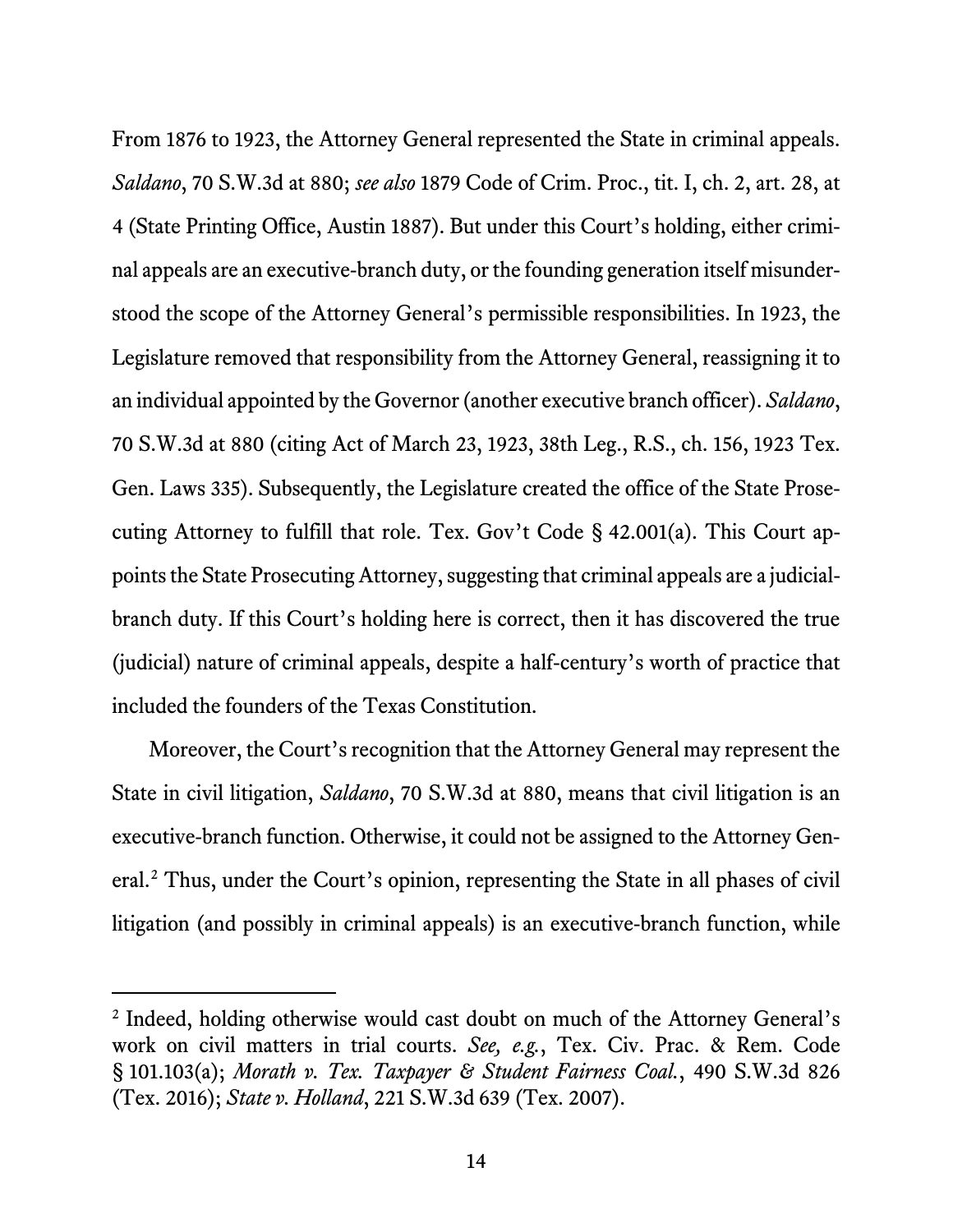<span id="page-19-2"></span><span id="page-19-0"></span>representing the State in criminal trials is a judicial-branch function. Further complicating matters, this Court indicated in *Aguirre v. State*, 22 S.W.3d 463, 468-69 (Tex. Crim. App. 1999), that municipal prosecutors (who are not mentioned in article V) may bring prosecutions on behalf of the State.

<span id="page-19-1"></span>The Court's opinion does not impact only the Attorney General. The Court has previously recognized that "some duties of county and district attorneys might more accurately be characterized as executive in nature." *Meshell*, 739 S.W.2d at 253 n.9. While the Court in *Meshell* did not specify what executive duties the county and district attorneys perform, their ability to do so has now been called into question, as there is no constitutional language permitting them to perform executive-branch functions.

<span id="page-19-3"></span>The Court also indicated in dicta that any duties given to the Attorney General under the "other duties" clause must be mandatory, noting that Texas Election Code section 273.021(a) does not create a duty "required by law" because it says the Attorney General "may" prosecute, rather than mandating that he "shall" prosecute. Op. 16-17. But the Texas Supreme Court has never interpreted the "other duties" clause to permit only laws that *require*the Attorney General to bring suit. Moreover, prosecutorial discretion is inherent in the authority to prosecute. The Legislature could not mandate that district and county attorneys prosecute every plausible violation of law. *Accord Meshell*, 739 S.W.2d at 257 (finding separation-of-powers violation when Legislature attempted to control timing of criminal trial). By suggesting that the "other duties" clause is limited to mandatory functions, the Court creates the potential for further separation-of-powers problems.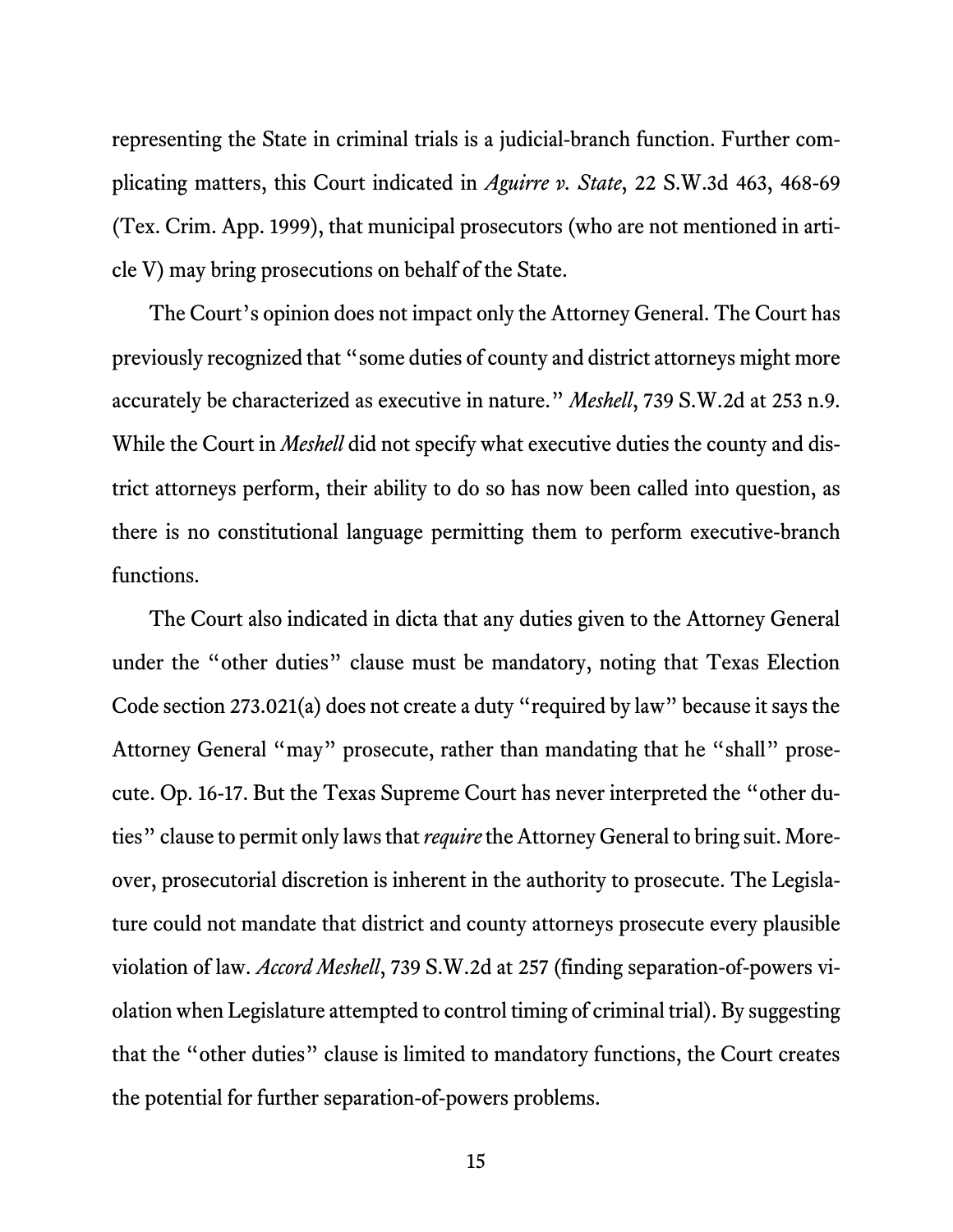The Court's decision misinterprets constitutional text, breaks with Supreme Court precedent, is inconsistent with its own precedent, and creates a complicated structure in which the type of case and court determine whether representing the State is an executive- or judicial-branch duty. The Court should read the text as it is: the Attorney General may "perform such other duties as may be required by law." The only prerequisite is that the Texas Legislature, with either the approval of the Governor or an overridden veto, enact a law giving him those duties. The Texas Legislature has determined concurrent prosecution is appropriate in election-law cases. That determination should be respected and given effect.

#### **Prayer**

<span id="page-20-0"></span>The Court should grant the petition for rehearing, vacate the judgment entered on December 15, 2021, and affirm the judgment of the court of appeals.

Respectfully submitted.

Ken Paxton Attorney General of Texas

Brent Webster First Assistant Attorney General

Office of the Attorney General P.O. Box 12548 (MC 059) Austin, Texas 78711-2548 Tel.: (512) 936-1700 Fax: (512) 474-2697

/s/ Judd E. Stone II JUDD E. STONE II Solicitor General State Bar No. 24076720 Judd.Stone@oag.texas.gov

Beth Klusmann Assistant Solicitor General

Counsel for the State of Texas